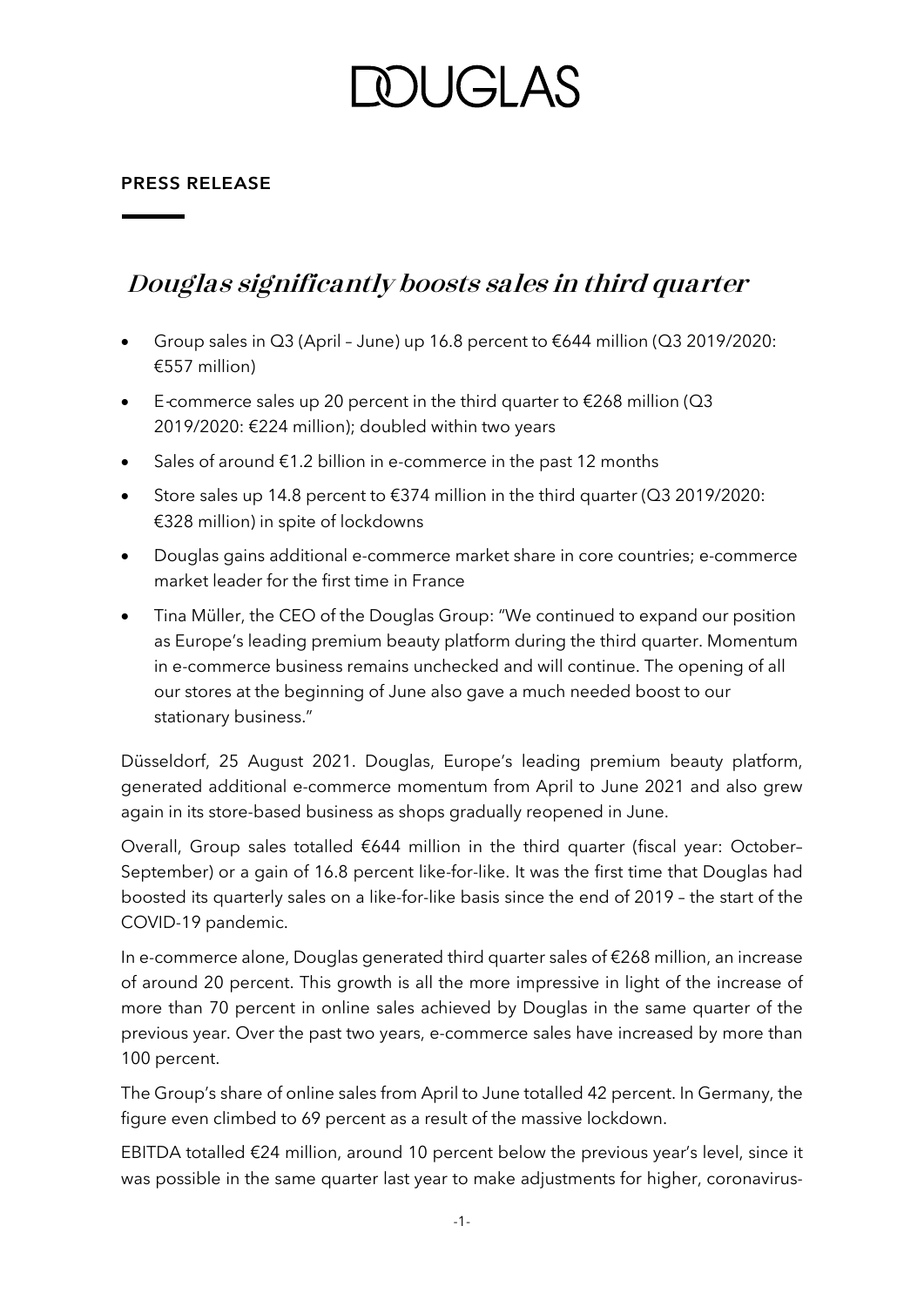# **DOUGLAS**

related costs; in addition, there were fewer payments for short-term working and fewer lockdown-related rental reductions as stores were reopened.

Tina Müller, the CEO of the Douglas Group, said: "We already laid the foundation for this good performance and the long-term positive growth of our e-commerce business three years ago when we systematically focused on customer needs and the trend towards online shopping experiences. We are continuing to devote our full attention to the ongoing expansion of our e-commerce business. At the same time, we are delighted with how well our store business has bounced back since June. We expect stationary sales to rise slowly but surely as long as stores stay open."

Overall, Douglas is focusing on a strong presence in Europe's metropolitan regions. Stores in these major areas are being further upgraded, offering more advice, providing aesthetic and medical treatments, and offering spa-like experiences. In Düsseldorf alone, Douglas will be investing in two large-scale stores with special concepts and offers. "Our stationary business plays a key role in our consistent e-commerce strategy, #FORWARDBEAUTYDigitalFirst.", Müller said.

### Douglas expands its top position in Europe – e-commerce leader in France for the first time

The long-awaited normalisation of the company's stationary business did not begin until the last part of the quarter, when COVID-19 restrictions were lifted in June and all stores were allowed to reopen. Sales from store business in Europe climbed by 14.8 percent to €374 million on a like-for-like basis, suggesting a positive trend if the entire store network is allowed to remain open in the coming months.

In Germany, Douglas' key core market, stores were allowed to open in June after being shut completely in April and May. Thanks to the continuing boom in e-commerce that fuelled an increase in sales of 18.6 percent to around €153 million, the overall decline in sales suffered by the company's business in Germany totalled only 3.5 percent to more than €221 million. The company's online business thus cushioned the blow that the lockdown-driven decline dealt to its store business. Customers also bought more per visit in the stores.

The company's performance in France, its second largest market and a country where it has assumed market leadership in e-commerce business, was consistently positive. Its ecommerce business generated a powerful gain of 85.7 percent to €39 million in ecommerce. This performance was complemented by continued gains in market share in France, Italy and Germany.

Vanessa Stützle, the Chief Digital Officer at Douglas said: "I am especially pleased that we have doubled e-commerce sales within two years with twenty percent growth in Q3 and have also become the market leader in France, our second most important market, for the first time. This proves once again that our multiple initiatives under our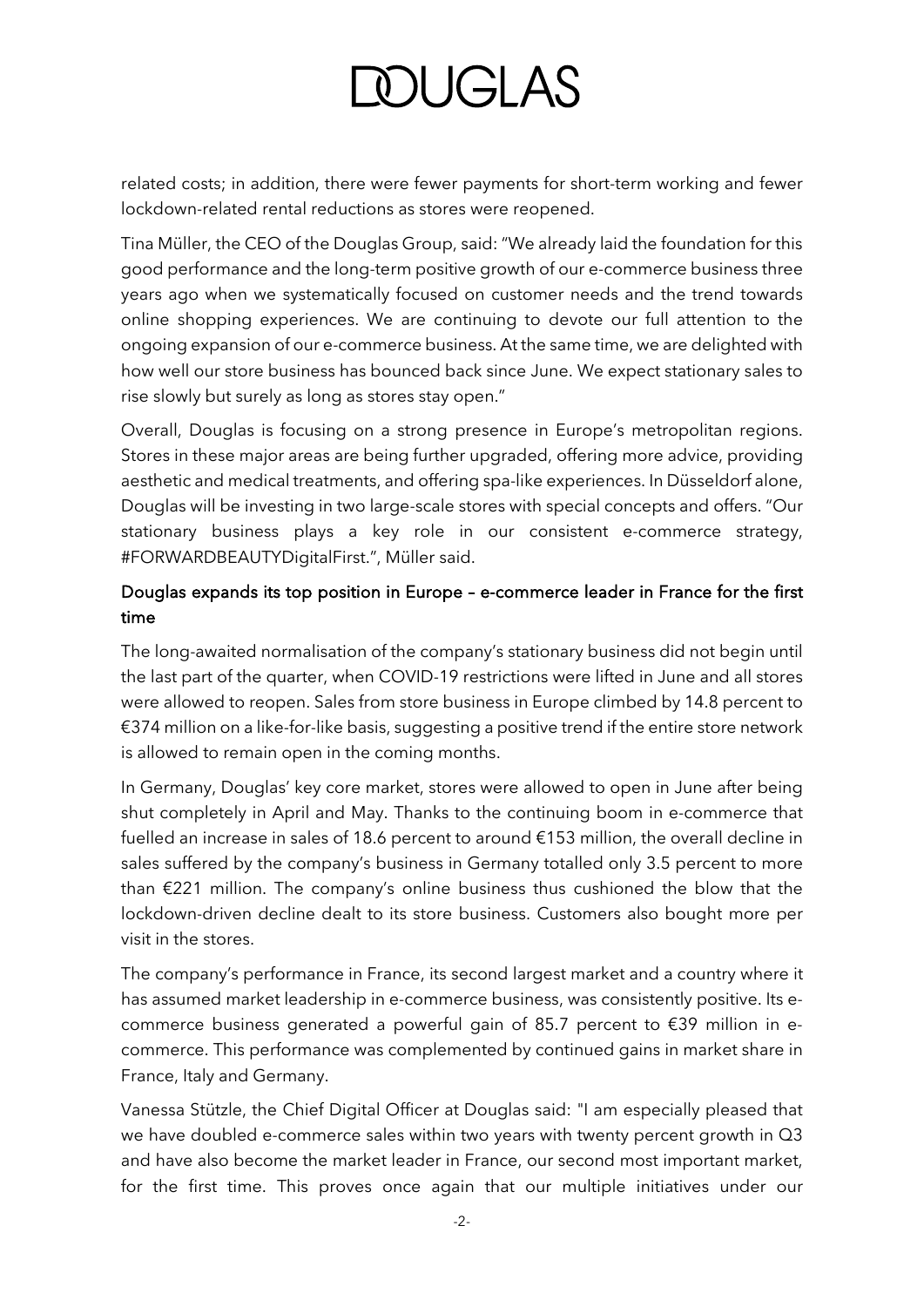# DUGLAS

#FORWARDBEAUTYDigitalFirst strategy are generating sustainable, profitable and international growth."

In addition to its online sales, Douglas improved all other relevant key performance indicators in its e-commerce business. The average size of online shopping carts in Germany climbed by 4.8 percent to  $\epsilon$ 71, and the share of sales generated via mobile devices increased by 5 percentage points to 69.5 percent.

#### Future investments in brands and new digital formats

Douglas is systematically enhancing the attractiveness of its product range. As part of this effort, it completed further exclusive deals with new and spectacular beauty and lifestyle brands. "Kylie Cosmetics" by Kylie Jenner or "Keys Soulcare" by Alicia Keys are now available exclusively at Douglas in the company's core European markets. The company's social commerce format "Douglas Live", is extremely popular, particularly among young customer groups. Douglas is one of the pioneers of live shopping events and is also one of the most visible actors in this area. The format, which has already been introduced in eight countries, creates new forms of customer interaction and is expanding brand awareness for Douglas.

### **ABOUT DOUGLAS:**

Douglas is the leading premium beauty platform in Europe. Offering more than 130,000 beauty and lifestyle products in online shops, the beauty marketplace and over 2,000 stores, Douglas inspires customers to live their own kind of beauty by a previously unparalleled assortment. In 2021, Douglas achieved the Diversity Certification of the initiative BeyondGenderAgenda and represents diversity, equal opportunity and inclusion internally and externally. The continued expansion of the fast-growing ecommerce business is the focus of the #FORWARDBEAUTYDigitalFirst strategy programme. In fiscal year 2019/2020, Douglas generated sales of 3.2 billion euros in the areas of perfumery, decorative cosmetics, skin and hair care as well as nutritional supplements and accessories.

#### **PRESS CONTACT:**

Peter Wübben Head of Corporate Communications Telephone: +49 211 16847 6644 E-mail: pr@douglas.de